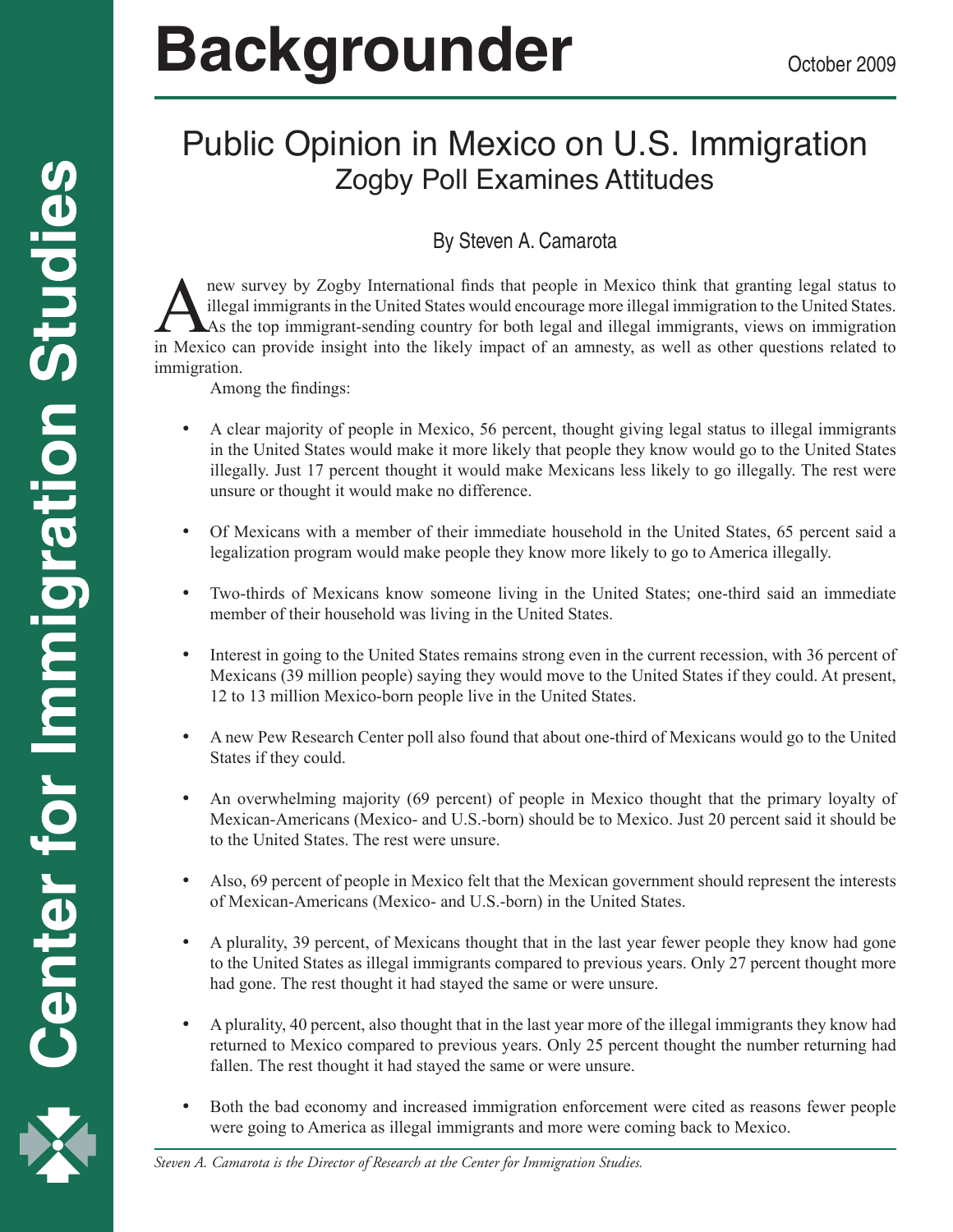#### Center for Immigration Studies

### **Introduction**

As the nation debates the issue of immigration, the perspective of people in Mexico is important because Mexico is the top sending country for both legal and illegal immigrants. In 2008, one of six new legal immigrants was from Mexico and, according to the Department of Homeland Security, six out of 10 illegal immigrants come from that country.<sup>1</sup> Asking people in Mexico their views on immigration can provide insight into the likely impact of an amnesty for illegal immigrants and other questions related to immigration.

The survey reported in this *Backgrounder* is the first to ask people in Mexico if they think legalizing illegal immigrants in the United States would encourage more illegal immigration. The survey was conducted in August and September 2009 and consisted of 1,004 in-person interviews of adults throughout Mexico. The findings show that a majority of people in Mexico think an amnesty would make it more likely that people in Mexico would come to the United States illegally. This is especially true for people who have a member of their household living in the United States. It is important to note that respondents were asked specifically about whether an amnesty would make *illegal* immigration more likely, not just immigration generally. Other questions in the survey explored attitudes about migration to the United States generally, recent trends in migration, and loyalty to the United States.

# **Methodology**

The in-person survey in Mexico included 1,004 persons 18 years of age and older and was conducted in August and September 2009. The sampling framework was the most recent (2009) electoral sections defined by the Federal Electoral Institute. A multi-stage sampling procedure was employed that first randomly selected 100 electoral sections proportional to size. Second, two house blocks were randomly selected from each section. Within each block, five households were selected using a systematic random procedure. The margin of error for the entire sample is  $+/-3.1$  percent, for a 95 percent confidence level. Margins of error are larger for sub-groups.

# Findings

Table 1 reports the questions and responses of people in Mexico. Question 1 shows that most people in Mexico (56 percent) think that if the United States

granted legal status to illegal immigrants it would make it more likely that people they know (friends and family) would go to America illegally. Just 17 percent thought it would make people they know less likely to go to America illegally. If we focus on the one-third of Mexicans who have a member of their immediate household in the United States, 65 percent said a legalization would make it more likely that people in Mexico would go to the United States illegally.

Question 2 shows that interest in going to the United States remains strong even in the current recession. The survey shows that 36 percent of Mexicans say they would move to the United States if they could. The Zogby poll is supported by results from a new Pew Research Center poll that also found that about one-third of Mexicans would go to the United States if they could.<sup>2</sup> The total population of Mexico is 105 million, so 36 percent could represent a potential out-migration of 38 million people to the United States. Of course, many Mexicans who say they would like to live in America will probably not actually act on that desire. But even if only half of those who expressed an interest in living in America are actually serious, it still would represent nearly 19 million people. At present about 12 to 13 million Mexico-born people live in the United States.<sup>3</sup> The United States is currently issuing roughly 200,000 green cards (legal permanent residence) a year to people from Mexico. The results of this Zogby poll indicate that even doubling or tripling that number likely would not meet the demand of people in Mexico who want to live in the United States. Any level of immigration the United States might conceivably set for Mexico would require significant enforcement efforts to deter the even larger number of people who want to come here.

The very large number of people who expressed an interest in coming to the United States suggests that our enforcement efforts have been successful in deterring significant numbers of people from coming illegally. Most discussion of enforcement focuses on the 10 to 12 million illegal immigrants in the country, seven million of whom are estimated to have come from Mexico.<sup>4</sup> But this poll suggests that many people who might like to come have not done so. This could be seen as an indication that enforcement efforts are effective.

Questions 3 and 4 ask about political representation and loyalty for people of Mexican ancestry who live in the United States. Both questions used the term "Los estadounidenses de origen mexicano." This translates as Americans of Mexican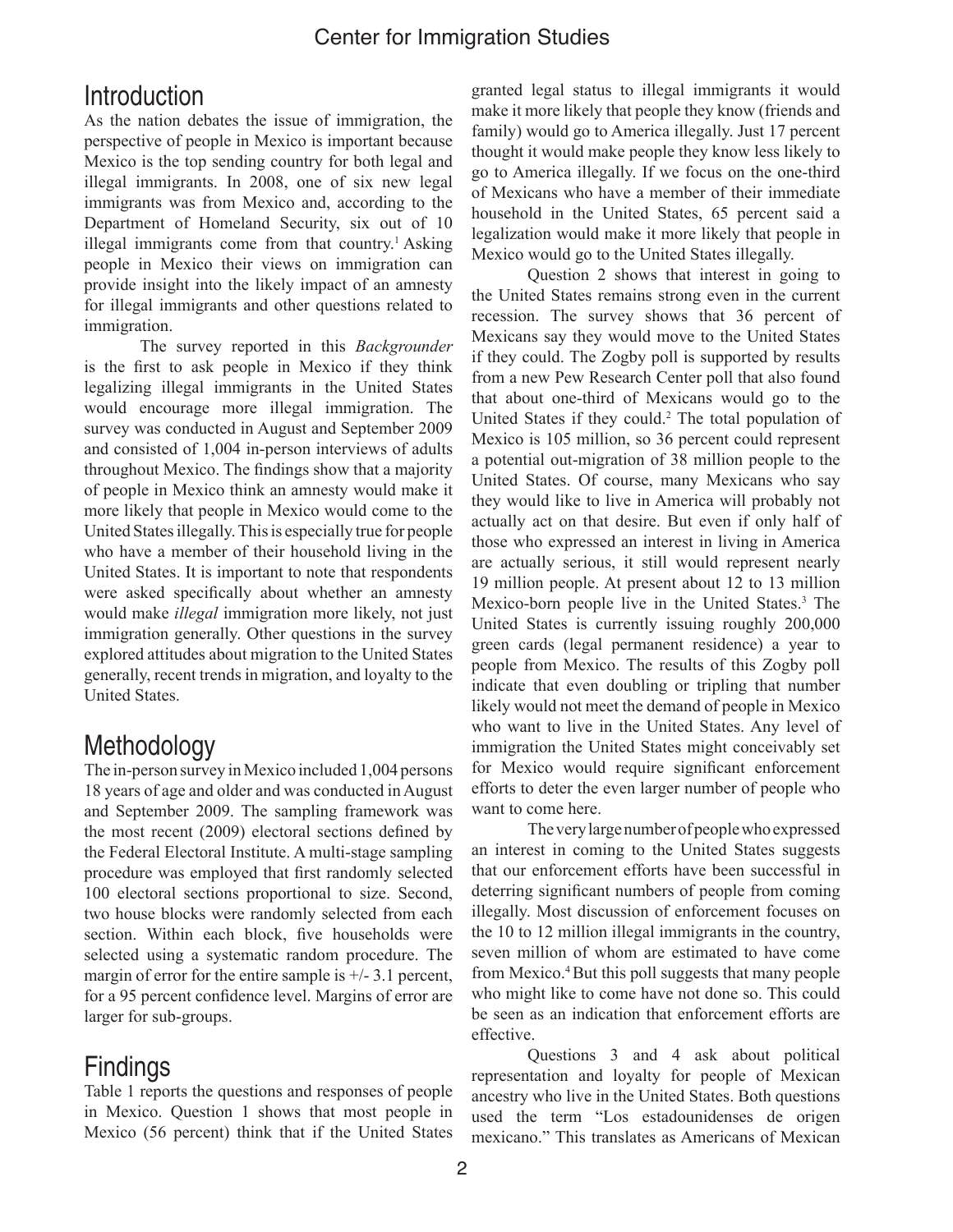#### Table 1. Zogby Poll of Adults in Mexico

**1. If the U.S. gave permanent legal status to undocumented immigrants (migrantes indocumentados), do you think it would make your friends and family members more likely or less likely to go the U.S. as indocumentados, or would it make no difference?**

| More likely   | 56.2 %   |
|---------------|----------|
| Less likely   | $16.6\%$ |
| No difference | 19.6 %   |
| Not sure      | 7.6 %    |
|               |          |

**2. If at this moment, you had the means and opportunity to go to live in the U.S., would you go?**

| Yes            | 36.0 %  |
|----------------|---------|
| N <sub>o</sub> | 59.6 %  |
| Not sure       | $4.5\%$ |

**3. Should the Mexican government represent the interests of Mexican-Americans (Los estadounidenses de origen mexicano) in the U.S.?** 

| Yes            | 68.8 %  |
|----------------|---------|
| N <sub>o</sub> | 21.6 %  |
| Not sure       | $9.6\%$ |
|                |         |

**4. Should the primary loyalty of Mexican-Americans (Los estadounidenses de origen mexicano) be to Mexico or to the U.S.?**

| Primary loyalty should be to Mexico   | 68.8%    |
|---------------------------------------|----------|
| Primary loyalty should be to the U.S. | $19.7\%$ |
| Not sure                              | $11.5\%$ |

**5. In comparison to previous years, would you say more or less of your friends and family have been going to the U.S. as undocumented immigrants (indocumentados) this year, or has the number remained the same?**

| More     | 27.1 %  |
|----------|---------|
| Less     | 38.9 %  |
| Same     | 24.7 %  |
| Not sure | $9.3\%$ |
|          |         |

**6. Which of the following do you think is the main reason why fewer people are going to the U.S. as undocumented immigrants (indocumentados): the bad economy and lack of jobs in the U.S. or the fact that U.S. authorities are applying immigration laws more strictly? (This question asked only of those who indicated "less" in Question 5.)**

| The bad economy and lack of jobs in the U.S.     | 47.6 %   |
|--------------------------------------------------|----------|
| U.S. authorities applying imm.laws more strictly | 36.6 %   |
| <b>Both</b>                                      | $12.8\%$ |
| Neither                                          | $1.5\%$  |
| Not sure                                         | $1.5\%$  |

**7. In comparison to previous years would you say more or less of your friends and family who are undocumented immigrants (indocumentados) have come back to Mexico from the U.S. in the last year, or has the number remained the same?**

| 39.8%    |
|----------|
| 25.1 %   |
| 24.2 %   |
| $10.9\%$ |
|          |

**8. Which of the following do you think is the main reason why more people are coming back to Mexico from the U.S.: the bad economy and lack of jobs in the U.S. or the fact that U.S. authorities are applying immigration laws more strictly? (This question asked only of those who indicated "more" in Question 7.)**

| The bad economy and lack of jobs in the U.S.      | 51.0 %   |
|---------------------------------------------------|----------|
| U.S. authorities applying imm. laws more strictly | 31.3%    |
| Both                                              | $16.3\%$ |
| Neither                                           | $0.3\%$  |
| Not sure                                          | $1.3\%$  |
|                                                   |          |

**9. Do you have any friends or family members living in the U.S. as legal immigrants?**

| Yes         | 49.0 %  |
|-------------|---------|
| No          | 50.3 %  |
| RF/Not sure | $0.7\%$ |

**10. Do you have anyone from your immediate household living in the U.S. as a legal immigrant?**

| 20.3 %  |
|---------|
| 79.5 %  |
| $0.2\%$ |
|         |

**11. Do you have any friends or family members living in the U.S. as undocumented immigrants (indocumentados)?**

| Yes            | 20.3 %  |
|----------------|---------|
| N <sub>o</sub> | 79.5 %  |
| RF/Not sure    | $0.2\%$ |

**12. Do you have anyone from your immediate household living in the U.S. as an undocumented immigrant (indocumentado)?** 

| Yes         | 20.8 %  |
|-------------|---------|
| No          | 78.0 %  |
| RF/Not sure | $1.2\%$ |

**Source:** A survey of 1,004 adults in Mexico done in August and September 2009. Margin of error of 3.1 percent.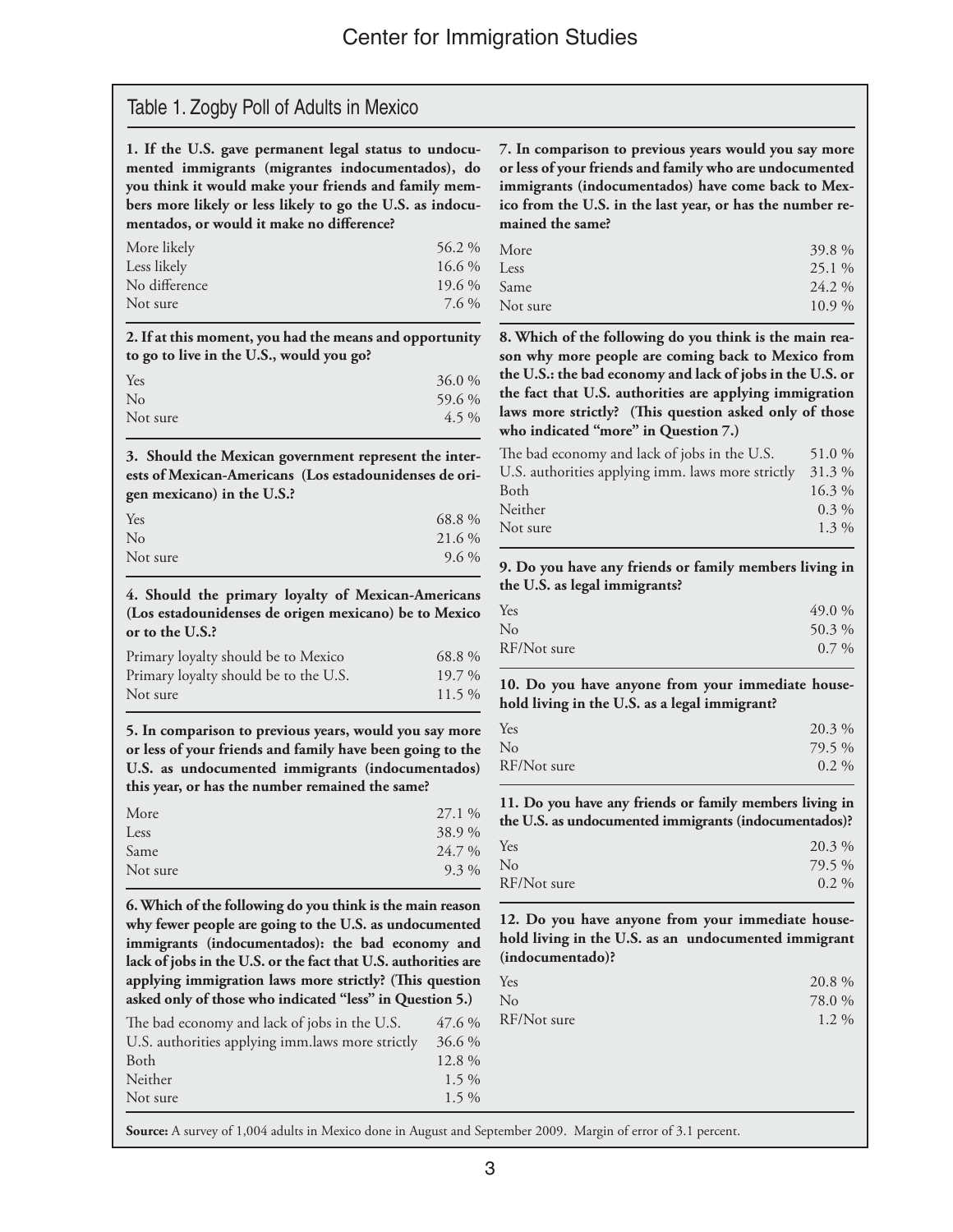#### Center for Immigration Studies

origin. Another way to put it would be Americans of Mexican ancestry or simply Mexican-Americans. In Spanish it is understood to include people born in Mexico who live in United States and people born in the United States with family roots in Mexico. Question 3 shows that the overwhelming majority (69 percent) of people in Mexico think that the Mexican government should represent the interests of Mexican-Americans in the United States. Only 20 percent of Mexicans think the Mexican government should not represent the interests of Mexican-Americans. Question 4 shows that 69 percent of people in Mexico think that the primary loyalty of Mexican-Americans should be to Mexico. Just 20 percent think their primary loyalty should be to the United States.

Questions 5 through 8 explore how people in Mexico see current trends in migration. Questions 5 and 7 show that a plurality of Mexicans think fewer people are going to United States illegally and more illegal immigrants are returning to Mexico. In a previous study based on U.S. Census Bureau data, the Center for Immigration Studies estimated that new illegal immigration has fallen and return migration of illegal immigrants to Mexico has increased. Question 7 does show that a plurality (40 percent) of Mexicans think more of the people they know are returning. This is consistent with our prior findings based on Census Bureau data. Of those who think fewer people are going to America and more are coming back, both the bad economy and increased immigration enforcement are cited as reasons.

Questions 9 through 12 ask about friends and family members in the United States. All the questions show just how common it is for people in Mexico to know someone living in the United States, legally or illegally. Question 7 shows that almost half of the Mexican population reports having a friend or family member living in the United States legally. Question 9 shows the same thing about illegal immigrants, with 52 percent responding that they know someone who is in the United States illegally. This may seem implausible, but it actually makes a good deal of sense. Most estimates show that, of the roughly 12 million Mexican immigrants in the United States, slightly more than half are in the country illegally. Question 8 shows that 20 percent of respondents had an immediate member of their household living in the United States legally and 21 percent had a household member living in the United States illegally.

It is very important to note that there is overlap in questions 9 through 12. That is, many individuals know both legal and illegal immigrants living in the United States. The same holds true for those who have a member of their household in the United States. For example, of Mexicans who said they had friends or family members living in the United States as legal immigrants (Question 9), 63 percent also said they had friends and family members living in the United States as illegal immigrants. Of those who said they had an immediate member of their household living in the United States legally (Question 10), 45 percent said they also had a household member living in the United States illegally. In total, 69 percent of Mexicans said they knew someone living in the United States, legally or illegally. Also, one-third of people in Mexico said they had a member of their immediate household living in the United States legally or illegally. This reminds us of the close relationship between illegal and legal immigration.

It is very common for people to come to America illegally and eventually become legal residents.<sup>5</sup> It is also very common for illegal immigrants and legal immigrants to live together in the United States<sup>6</sup> and for people who have relatives living legally in the United States to join their relatives without authorization and live here as illegal immigrants. Legal and illegal immigration are not separate social phenomena. High levels of legal immigration tend to create high levels of illegal immigration. In fact, all of the top sending countries for legal immigrants are also the top sending countries for illegal immigrants. The results from the Zogby poll confirm what is already well known legal and illegal immigration are closely connected.

#### **Conclusion**

The views of people in Mexico on immigration and related issues are clearly important. In 2009 some 12 to 13 million people from Mexico lived in the United States, accounting for nearly one-third of the entire foreign-born population. The findings of this survey show that people in Mexico think that if the United States were to legalize the 10 to 12 million illegal immigrants in this country, it would encourage more illegal immigration. This is especially true for those who have a member of their household living in the United States, with 65 percent of these individuals saying it would make the people they know more likely to go to America as illegal immigrants. This is worth thinking about since people in Mexico may be in the best position to see how an amnesty would be received in the top illegal-immigrant-sending nation.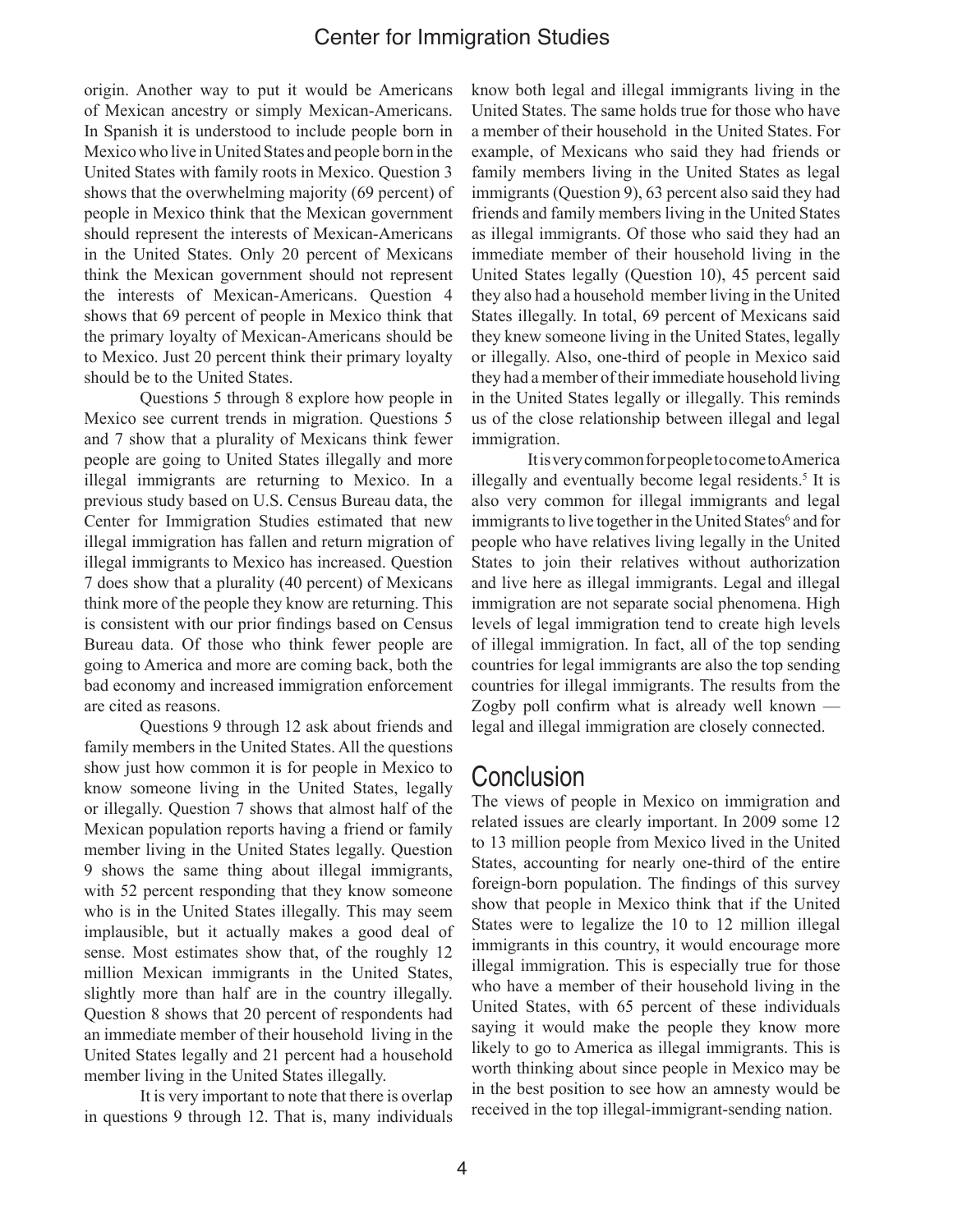#### Center for Immigration Studies

The survey also found that more than one-third of people in Mexico (38 million) would like to live in the United States if they could. This clearly shows that the desire to come to America remains very strong in that country. This means that if there was an amnesty in the United States, a very large number of people in Mexico might come illegally in the future in the hope of qualifying for another amnesty.

Another important finding of the survey is that most people in Mexico think that the 32 million Mexican-Americans in this country, most of whom were born in the United States, should give their primary loyalty to Mexico. They also think the Mexican government should represent the interests of Mexican-Americans in the United States. If this view is

widespread among Mexican Americans in the United States, such attitudes could make the assimilation and full integration of people of Mexican ancestry more difficult into American society.

Finally the survey shows just how common it is for people in Mexico to know someone who lives in the United States. In addition to knowing people in the United States, one third of Mexicans indicated that a member of their immediate household lives here as a legal or illegal immigrant. Clearly there are large and well-developed social networks of friends and family between the United States and Mexico. Thus, if there is an amnesty, these networks could stimulate more illegal immigration. The results of this survey certainly indicate that most Mexicans think it would.

# End Notes

<sup>1</sup> The Department of Homeland Security estimates there were seven million illegals from Mexico in the United States as of January 2008. This means somewhat more than half (56 percent) of Mexican immigrants in the United States are in the country illegally. See Table 3 of DHS's 2008 estimates, at http://www.dhs.gov/xlibrary/ assets/statistics/publications/ois\_ill\_pe\_2008.pdf.

2 The Pew Research Center Poll on Mexico is at http:// pewresearch.org/pubs/1351/mexico-public-opinioncrime-economy-drugs-corruption.

<sup>3</sup> Center for Immigration Studies analysis of the March 2009 Current Population Survey shows 11.6 million Mexican immigrants (legal and illegal) living in the United States. The likely undercount of this population is perhaps one million, for a total Mexican immigrant population of 12.6 million in the first part of this year. The Department of Homeland Security estimates there were seven million illegals from Mexico in the United States as of January 2008. This means somewhat more than half (56 percent) of Mexican immigrants in the United States are in the country illegally. See Table 3 of DHS's 2008 estimate, at http://www.dhs.gov/xlibrary/ assets/statistics/publications/ois\_ill\_pe\_2008.pdf.

4 See Note 3.

<sup>5</sup> A study by the Public Policy Institute of California, based on the New Immigrant Survey, found that 42 percent of new legal immigrants had lived in the United States illegally prior to getting a green card (legal permanent residence). See "Immigrant Pathways to Legal Permanent Residence: Now and Under a Merit-Based System," at www.ppic.org/main/publication. asp?i=768. Another study found that about one-quarter of those who received a green card between 1999 and 2002 were illegal immigrants adjusting status from within the United States using a provision in the law at that time called 245(i). See "The Truth Behind 245(i) Amnesty," at www.fairus.org/site/DocServer/ACF2C67. pdf?docID=381.

6 See, for example, the Urban Institute study "Under One Roof: Mixed-Status Families in an Era of Reform," http://www.urban.org/publications/409100.html. Also see a series of reports by the Pew Hispanic Center on the illegal population, which show the "mixed status" of many immigrant households.Pew's most recent report is at http://pewhispanic.org/files/reports/107.pdf.